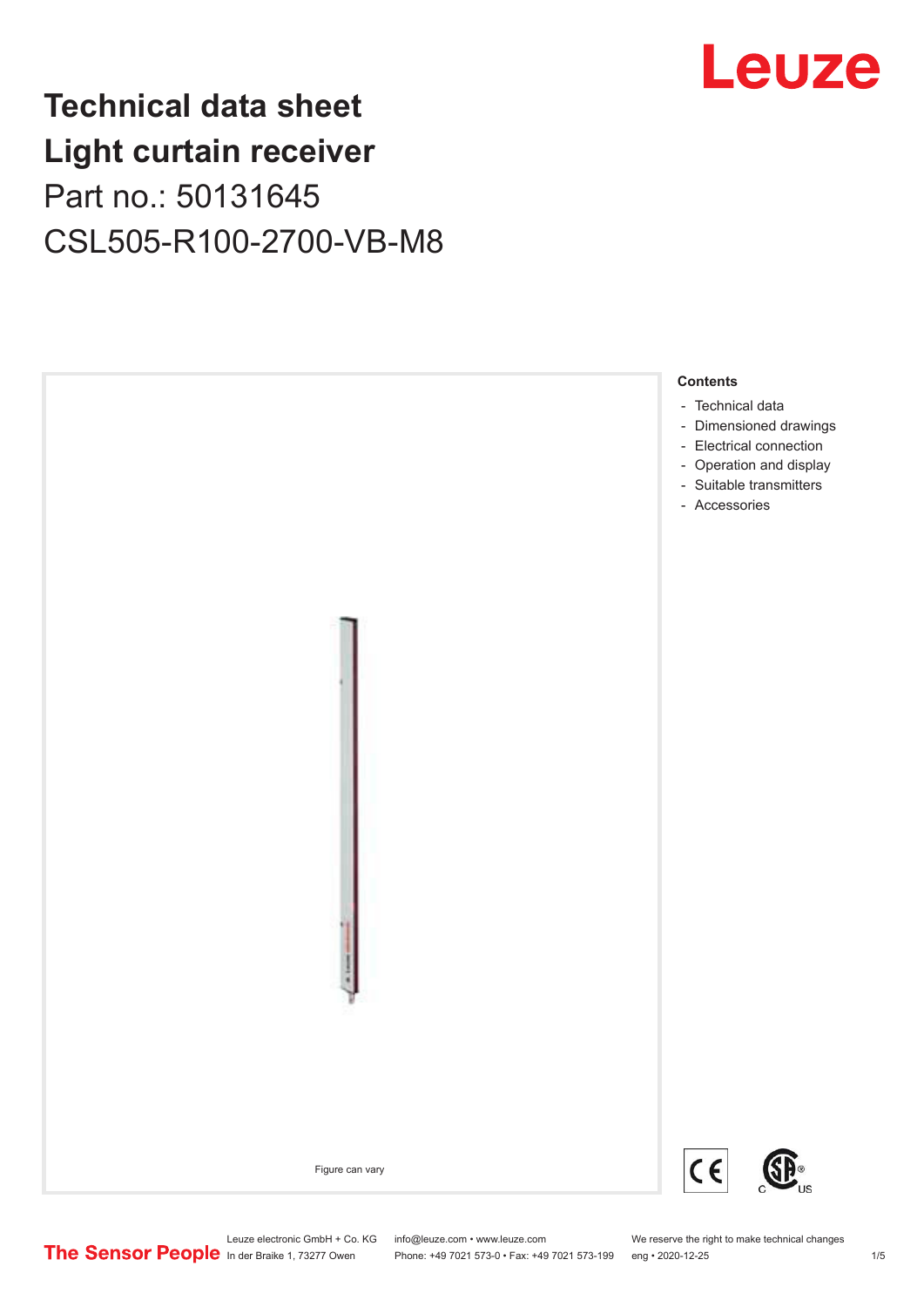#### <span id="page-1-0"></span>**Technical data**

# Leuze

**Signal OUT** 

| <b>Basic data</b>                              |                              |  |  |
|------------------------------------------------|------------------------------|--|--|
| <b>Series</b>                                  | 505                          |  |  |
| <b>Operating principle</b>                     | Throughbeam principle        |  |  |
| Device type                                    | Receiver                     |  |  |
| <b>Application</b>                             | Precise object detection     |  |  |
| <b>Special version</b>                         |                              |  |  |
| <b>Special version</b>                         | Crossed-beam scanning        |  |  |
|                                                | Diagonal-beam scanning       |  |  |
|                                                | Parallel-beam scanning       |  |  |
|                                                | Teach input                  |  |  |
|                                                | Warning output               |  |  |
| <b>Optical data</b>                            |                              |  |  |
| <b>Operating range</b>                         | Guaranteed operating range   |  |  |
| <b>Operating range</b>                         | 0.35m                        |  |  |
| <b>Measurement field length</b>                | 2,700 mm                     |  |  |
| Number of beams                                | 28 Piece(s)                  |  |  |
| Beam spacing                                   | 100 mm                       |  |  |
| <b>Measurement data</b>                        |                              |  |  |
| Minimum object diameter                        | 102.5 mm                     |  |  |
| <b>Electrical data</b>                         |                              |  |  |
|                                                |                              |  |  |
| <b>Protective circuit</b>                      | Inductive protection         |  |  |
|                                                | Polarity reversal protection |  |  |
|                                                | Short circuit protected      |  |  |
| Performance data                               |                              |  |  |
| Supply voltage U <sub>B</sub>                  | 18  30 V, DC                 |  |  |
|                                                |                              |  |  |
| Outputs                                        |                              |  |  |
| Number of digital switching outputs 2 Piece(s) |                              |  |  |
|                                                |                              |  |  |
| <b>Switching outputs</b>                       |                              |  |  |
| <b>Switching output 1</b>                      |                              |  |  |
| <b>Switching element</b>                       | Transistor, Push-pull        |  |  |
| <b>Switching principle</b>                     | Light/dark reversible        |  |  |
|                                                |                              |  |  |
| <b>Switching output 2</b>                      |                              |  |  |
| <b>Switching element</b>                       | Transistor, Push-pull        |  |  |
| <b>Switching principle</b>                     | Light/dark reversible        |  |  |
| <b>Timing</b>                                  |                              |  |  |
| <b>Cycle time</b>                              | 32 ms                        |  |  |
| Response time per beam                         | $1,000 \,\mu s$              |  |  |
|                                                |                              |  |  |

#### **Connection**

**Number of connections** 1 Piece(s)

|                                | Teach input                   |
|--------------------------------|-------------------------------|
|                                | Voltage supply                |
| Type of connection             | Connector                     |
| <b>Thread size</b>             | M8                            |
| <b>Type</b>                    | Male                          |
| <b>Material</b>                | Metal                         |
| No. of pins                    | 4-pin                         |
| Encoding                       | A-coded                       |
| <b>Mechanical data</b>         |                               |
| Design                         | Cubic                         |
| Dimension (W x H x L)          | 10 mm x 2,970 mm x 27 mm      |
| <b>Housing material</b>        | Metal                         |
| <b>Metal housing</b>           | Aluminum                      |
| Lens cover material            | Plastic                       |
| <b>Housing color</b>           | Silver                        |
| Type of fastening              | Through-hole mounting         |
| <b>Operation and display</b>   |                               |
| Type of display                | LED                           |
|                                |                               |
| <b>Number of LEDs</b>          | 2 Piece(s)                    |
| Type of configuration          | Software                      |
|                                | Via pin assignment            |
| <b>Environmental data</b>      |                               |
| Ambient temperature, operation | $-30$ 50 °C                   |
| Ambient temperature, storage   | $-40$ 65 °C                   |
| <b>Certifications</b>          |                               |
| Degree of protection           | IP 65                         |
| <b>Protection class</b>        | III                           |
| <b>Standards applied</b>       | EN 60947-5-2 (German version) |
| <b>Classification</b>          |                               |
| <b>Customs tariff number</b>   | 90314990                      |
| eCl@ss 5.1.4                   | 27270910                      |
| eCl@ss 8.0                     | 27270910                      |
| eCl@ss 9.0                     | 27270910                      |
| eCl@ss 10.0                    | 27270910                      |
| eCl@ss 11.0                    | 27270910                      |
| <b>ETIM 5.0</b>                | EC002549                      |
| <b>ETIM 6.0</b>                | EC002549                      |

**Connection 1**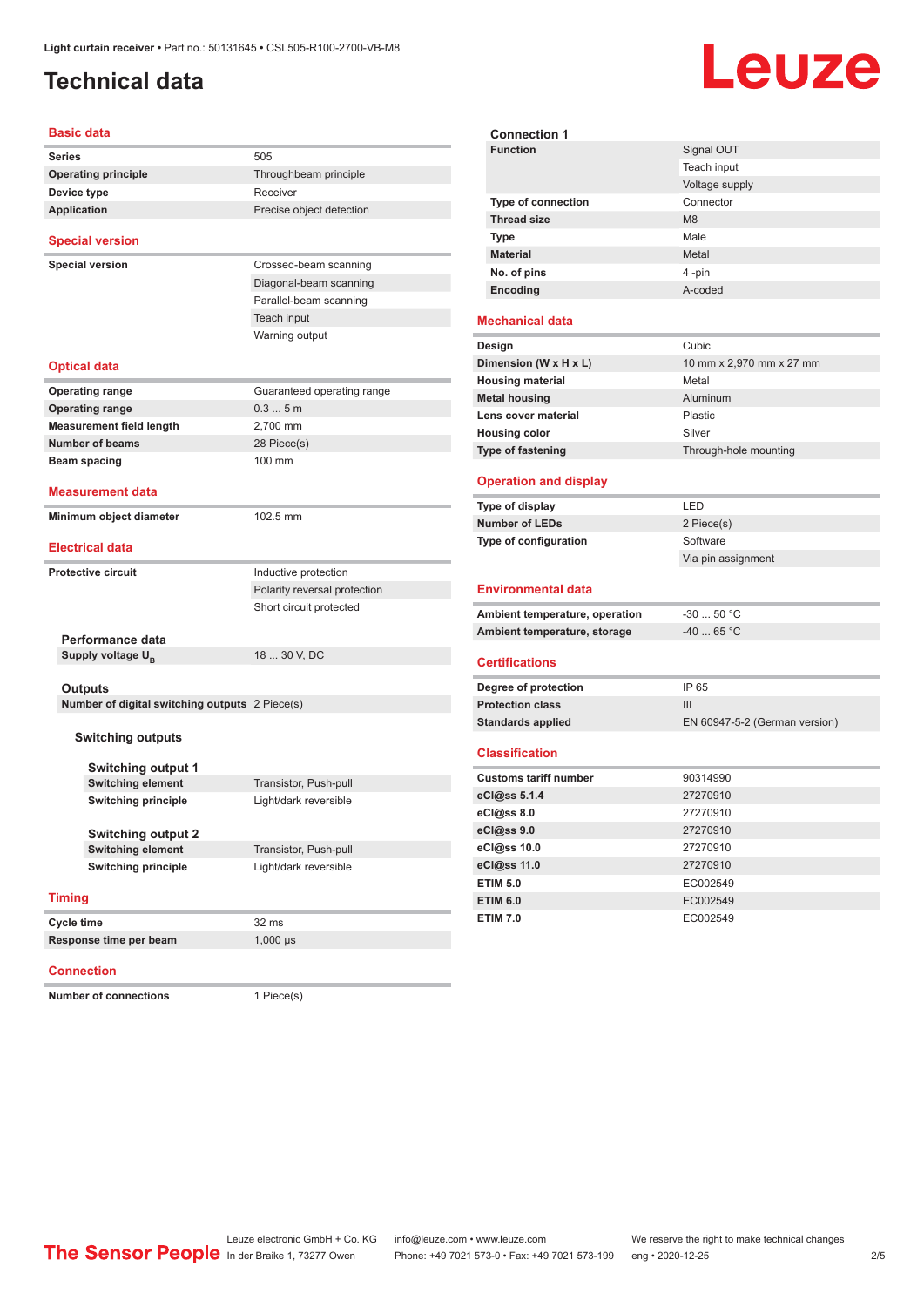#### <span id="page-2-0"></span>**Dimensioned drawings**

Leuze

All dimensions in millimeters



Observe the exact dimensions in the chapter "Technical data, dimensioned drawings" in the operating instructions.

### **Electrical connection**

**Connection 1**

| <b>Function</b>    | Signal OUT     |
|--------------------|----------------|
|                    | Teach input    |
|                    | Voltage supply |
| Type of connection | Connector      |
| <b>Thread size</b> | M <sub>8</sub> |
| <b>Type</b>        | Male           |
| <b>Material</b>    | Metal          |
| No. of pins        | $4 - pin$      |
| Encoding           | A-coded        |

#### **Pin Pin assignment**

| $\overline{2}$ | OUT 1 / Teach-in / Warning output |
|----------------|-----------------------------------|
| 3              | <b>GND</b>                        |
| $\overline{4}$ | OUT <sub>2</sub>                  |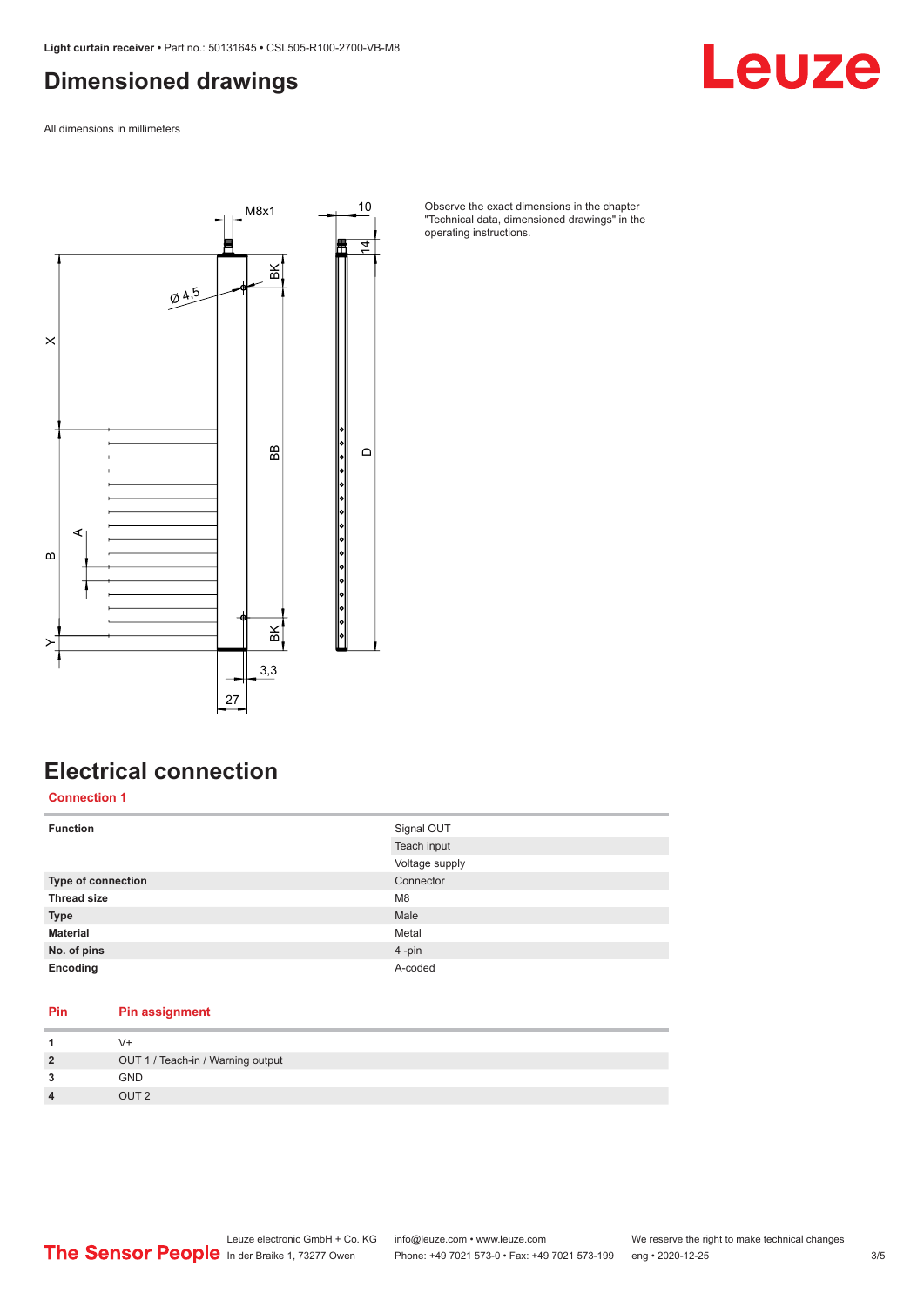#### <span id="page-3-0"></span>**Operation and display**

## Leuze

| <b>Display LED 1</b>       | <b>Display LED 2</b>       | <b>Meaning</b>                   |
|----------------------------|----------------------------|----------------------------------|
| Off                        | Off                        | Off                              |
| Red, continuous light      | Red, continuous light      | Operational readiness            |
| Red, continuous light      | Off                        | Object detected                  |
| Red, flashing              | Red, continuous light      | Ready with minor error           |
| Red, flashing              | Off                        | Object detected with minor error |
| Red, double flash          | Off                        | Configuration error              |
| Red, flashing in phase     | Red, flashing in phase     | Serious error A                  |
| Red, flashing out of phase | Red, flashing out of phase | Serious error B                  |
| Red, continuous light      | Red, double flash          | Teach event successful           |

#### **Suitable transmitters**

| Part no. | <b>Designation</b>         | <b>Article</b>               | <b>Description</b>                                                                                                                                                                                   |
|----------|----------------------------|------------------------------|------------------------------------------------------------------------------------------------------------------------------------------------------------------------------------------------------|
| 50131679 | CSL505-T100-2700-<br>VB-M8 | Light curtain<br>transmitter | Application: Precise object detection<br>Special version: Diagonal-beam scanning, Crossed-beam scanning, Parallel-<br>beam scanning<br>Operating range: 0.3  5 m<br>Connection: Connector, M8, 4-pin |

#### **Accessories**

#### Connection technology - Connection cables

|   | Part no. | <b>Designation</b> | <b>Article</b>   | <b>Description</b>                                                                                                                                |
|---|----------|--------------------|------------------|---------------------------------------------------------------------------------------------------------------------------------------------------|
| Ī | 50130856 | KD U-M8-4A-P1-050  | Connection cable | Connection 1: Connector, M8, Axial, Female, 4-pin<br>Connection 2: Open end<br>Shielded: No<br>Cable length: 5,000 mm<br>Sheathing material: PUR  |
|   | 50130850 | KD U-M8-4A-V1-050  | Connection cable | Connection 1: Connector, M8, Axial, Female, 4-pin<br>Connection 2: Open end<br>Shielded: No<br>Cable length: 5,000 mm<br>Sheathing material: PVC  |
|   | 50130869 | KD U-M8-4W-V1-020  | Connection cable | Connection 1: Connector, M8, Angled, Female, 4-pin<br>Connection 2: Open end<br>Shielded: No<br>Cable length: 2,000 mm<br>Sheathing material: PVC |

#### Configuration devices

|                          | Part no. | <b>Designation</b> | <b>Article</b> | <b>Description</b>                                            |
|--------------------------|----------|--------------------|----------------|---------------------------------------------------------------|
| <b>Expertise Service</b> | 50132069 | CSL505-Interface   | Module         | Connection: Sub-D<br>Functions: Configuration and test device |